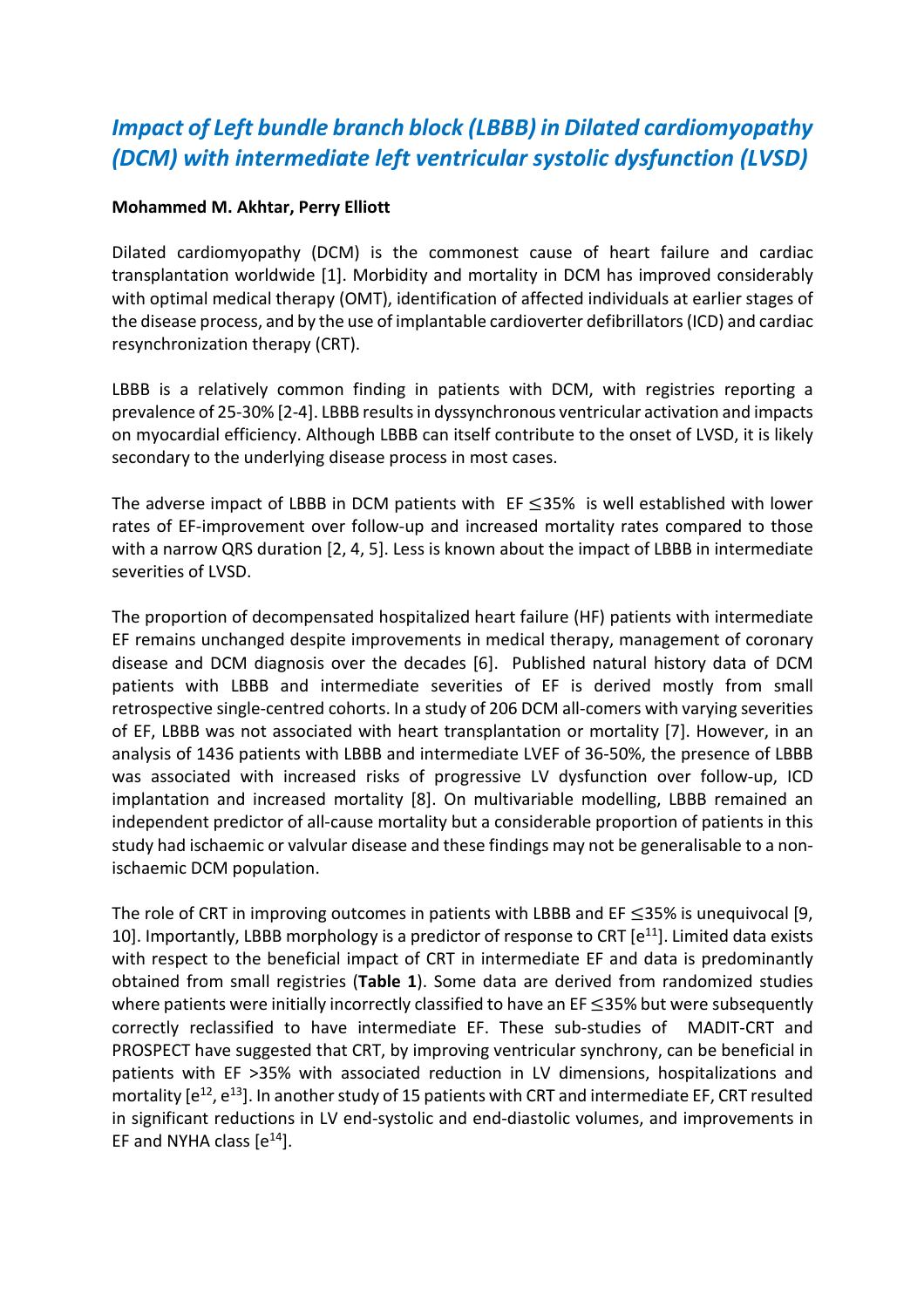The REVERSE study demonstrated a beneficial effect of CRT in patients with EF ≤40% and QRS ≥120ms (61.5% LBBB) with improved six-minute walk test distances and decreased LV enddiastolic volume, hospitalisation rates and mortality. However, this study did not assess the impact of CRT (and dyssynchrony) in patients with EF >40% and a considerable proportion of subjects had prior PCI or CABG  $[e^{15}]$ .

In this edition of the journal, Gentile et al describe the impact of LBBB in a well-characterised group of 280 consecutive patients with intermediate LVEF from a specialist tertiary-referral cardiovascular centre  $[e^{16}]$ . The cohort comprises a well-selected population of non-ischaemic DCM excluding phenocopies including alcohol, peripartum, sarcoid and tachycardia-induced DCM. Patients were on optimal medical therapy for at least 3 months prior to enrolment with 91% and 94% of the overall cohort on ß-blockers and ACE inhibitors respectively. The prevalence of LBBB was 27% (n=76) and patients were followed-up for a median of 151 months. Patients with LBBB had similar outcomes with respect to all-cause mortality and heart transplantation (p=0.52) or sudden cardiac death and malignant ventricular arrhythmia (p=0.39) to those without LBBB. In the subgroup of patients with LBBB at baseline evaluation, over a third (34%) developed severe LVSD over follow-up. Presence of moderate-severe mitral regurgitation, increased indexed left atrial end-systolic area and indexed LV end-diastolic volumes were identified as independent predictors of subsequent LV deterioration. Importantly, there was a trend towards increased all-cause mortality and heart transplantation (p=0.07) in the LBBB cohort that develop progressive LVSD.

This retrospective analysis comprises a well-defined cohort of DCM patients with over 90% of subjects on ACE inhibitors or ß-blockers and with good longitudinal follow-up duration to allow assessment of major events. However, limitations include the retrospective, singlecentred data collation which may reflect selection bias from a specialist tertiary referral centre population. Importantly, a small proportion of patients were on mineralocorticoid antagonist (6%) or in NYHA class III-IV (3%) which may reflect in a lower event rate over followup in both the LBBB and non-LBBB groups. Although there wasn't any cross-over of patients between the LBBB and non-LBBB group at initial evaluation, 17% (n=13) of the LBBB group developed progressive LVSD and had CRT implantation over follow-up which may have altered the natural history of these patients with LBBB for the primary study endpoints by impacting event rates, masking differences between groups.

Ultimately, a more refined diagnosis of DCM with characterization into inflammatory, genetic or infiltrative aetiologies is important to identify whether the adverse impact of LBBB for different EF is consistent across the spectrum of conditions or whether it is particularly relevant for one or more subcategories. Large-scale randomized data is necessary in patients with intermediate EF to test whether reversing LBBB, narrowing QRS duration, in this category of patients translates into improved outcomes. This study by Gentile et al provides important insights into future research strategies by identification of a subgroup of 'high-risk' patients with intermediate EF that are at increased risk of deterioration over follow-up and consequently, that may benefit with earlier consideration for CRT implantation.